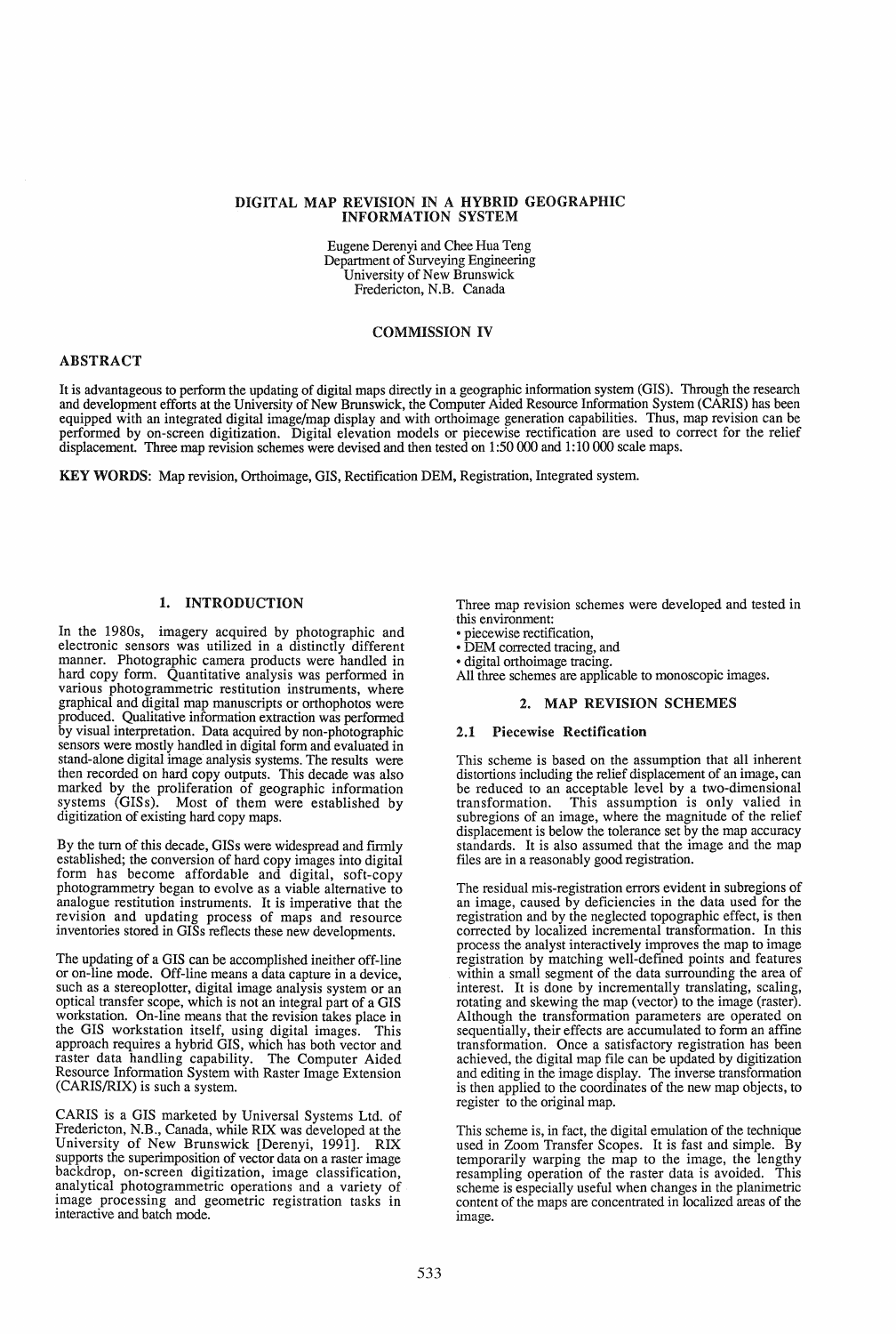# 2.2 DEM Corrected Tracing

This scheme requires a digital elevation model (DEM) in either a grid or triangulated irregular network (TIN) form. Based on this data, the relief displacement of points along the path of digitization is determined and their planimetric position corrected.

Interpolation in the DEM is performed according to an iterative algorithm developed by Masry and McLaren (1979) for computing the planimetric coordinates of features digitized in a single photograph. First the exterior orientation of the photography is acquired. Next, the collinearity equation is used to project the image points onto a plane set at the average terrain elevation to obtain object space coordinates X', Y'. The corresponding terrain elevation Z' is then found in the DEM which in tum defines a new projection plane. The procedure is repeated until the change in Z' is within a preset tolerance. The X, Y, Z values obtained at the last iteration are adopted as the object space coordinates of that particular image point.

# 2.3 Digital Orthoimage Tracing

The acquisition of planimetric object space coordinates from monoscopic images becomes a simple task if both the tilt and the relief displacements have been removed from the image prior to digitization; in other words, if the feature tracing is performed in an orthoimage.

Differential rectification of raster imagery is a straight-forward process. First the exterior orientation parameters are acquired. Next an empty grid is created at the proper orientation and with a spacing that corresponds to the desired pixel size of the orthoimage. The elevation of each grid cell is then interpolated in the DEM, and is combined with the exterior orientation parameters in a transformation of the empty grid onto the uncorrected image. Finally, the grayscale value of each grid cell is determined by one of the resampling algorithms such as the nearest neighbour, bilinear or bicubic interpolation. As a byproduct of this scheme, the orthoimages can also serve as a companion to digital line maps. Images are a more complete representation of the real world than line maps.

## 3. MAP REVISION TEST

#### 3.1 Test Material and Preparation

All three revision schemes were tested on a 1: 50 000 scale digital map sheet of the Canadian National Topographic System (NTS) series and on a 1: 10 000 scale digitial map sheet of the New Brunswick Geographical Information Corporation (NBGIC). To facilitate the evaluation of the results, various features were deleted in a copy of each map file to simulate an out-of-date map. These features were then re-established from the same black and white aerial photographs used for the original map compilation. The photo scale was 1:40 000 and 1:35 000 respectively.

The digital images were obtained by scanning the paper at 300 dots per inch (118 dots per cm) which resulted in a 85  $\mu$ m pixel size at image scale. The corresponding pixel size on the ground was 3.4 m and 3.0 m in the two photographs respectively. The radiometric values were recorded in 256 gray levels.

In preparation for the piecewise rectified digitization and the DEM corrected tracing, the image was registered to the map by perspective transformation. The orthoimage was produced by a rigorous pixel-by-pixel differential rectification, based on the collinearity equation. The cubic

convolusion resampling was employed in all cases. Road intersections and other well-defined features were selected in the screen display of the digital maps as control for the transformation.

Both maps cover the City of Fredericton and vicinity. The downtown area which spreads along the shore of the St. John River is essentially flat ground at an elevation near sea level. There from the terrain has a steady incline and reaches an elevation of 130 m at the city limit.

#### 3.2 Data Collection and Evaluation

Change detection was performed visually on the screen in a merged map and image display. The new features were then traced in the image by freehand cursor control and digitized.<br>The features mapped included: highways, major The features mapped included: thoroughfares, residential streets, river shoreline, power transmission line, racetrack, highway bridge, buildings and edge of forest. All features were digitized in point mode. Roads were digitized along the centre line.

The new features digitized in each of the three revision schemes were concentrated into the original map. The position of the features in the original map were used as the reference to ascertain the accuracy of the newly digitized values. Point features were tested by forming the coordinate differences. Line features were subdivided into sections at well identifiable breakpoints. Thereafter, X, Y coordinates were generated at equal intervals along the original and newly digitized path of the features. The deviations at corresponding point pairs were then computed.

Final assessment of the three map revision schemes was based on the degree of compliance with the map accuracy standards. The 1:50 000 NTS map was produced to meet the "A" rating in the classification as to accuracy of planimetry ("Circular Map Accuracy Standard") in the North Atlantic Treaty Organization (NATO) Standard System for the Evaluation of Land Maps, which states:

*Planimetric position of90% of well-defined features measured from the map (except those unavoidably displaced by exaggerated symbolization) will fall within ...* [25 *mJ ... relative to their true planimetric position as referred to the geographic graticule or grid of the map.* 

This accuracy criteria expressed in terms of measurements made on the map is 0.5 mm. The equivalent root mean square error (RMSE) in position is 16.5 m or 0.33 mm.

The 1: 10 000 scale map was produced by the Maritime Land Registration and Information Service to satisfy the accuracy specification for the Urban and Resource Digital Map Base prescribed in the Land and Water Information Standards Manual, which states [NBGIC, 1991]:

*Ninety percent (90%) of all "well defined features" must fall within the positional accuracy...* [2.5 m]. *Well-defined features are those whose positional accuracy is not adversely affected by vegetative cover. Accuracy of the digital data (point, line, area) can be defined as the difference between the position of the associated data in the digital file and the real position of the represented feature on the earth.* 

The above requirement expressed in terms of RMSE in position is  $1.6$  m. It should be noted, that the accuracy assessment was based on the comparison of two digital products and not on measurements made on the ground. Therefore, the tolerance can be increased by a factor of  $\sqrt{2}$  to account for the uncertainties in both data sets, which is equal to 3.5 m and 2.3 m for the 90% error and the RMSE respectively. The required 90% error and RMSE for a graphical plot produced from the digital map base are 5.0 m and  $3.3$  m respectively, or 0.5 mm at the publication scale.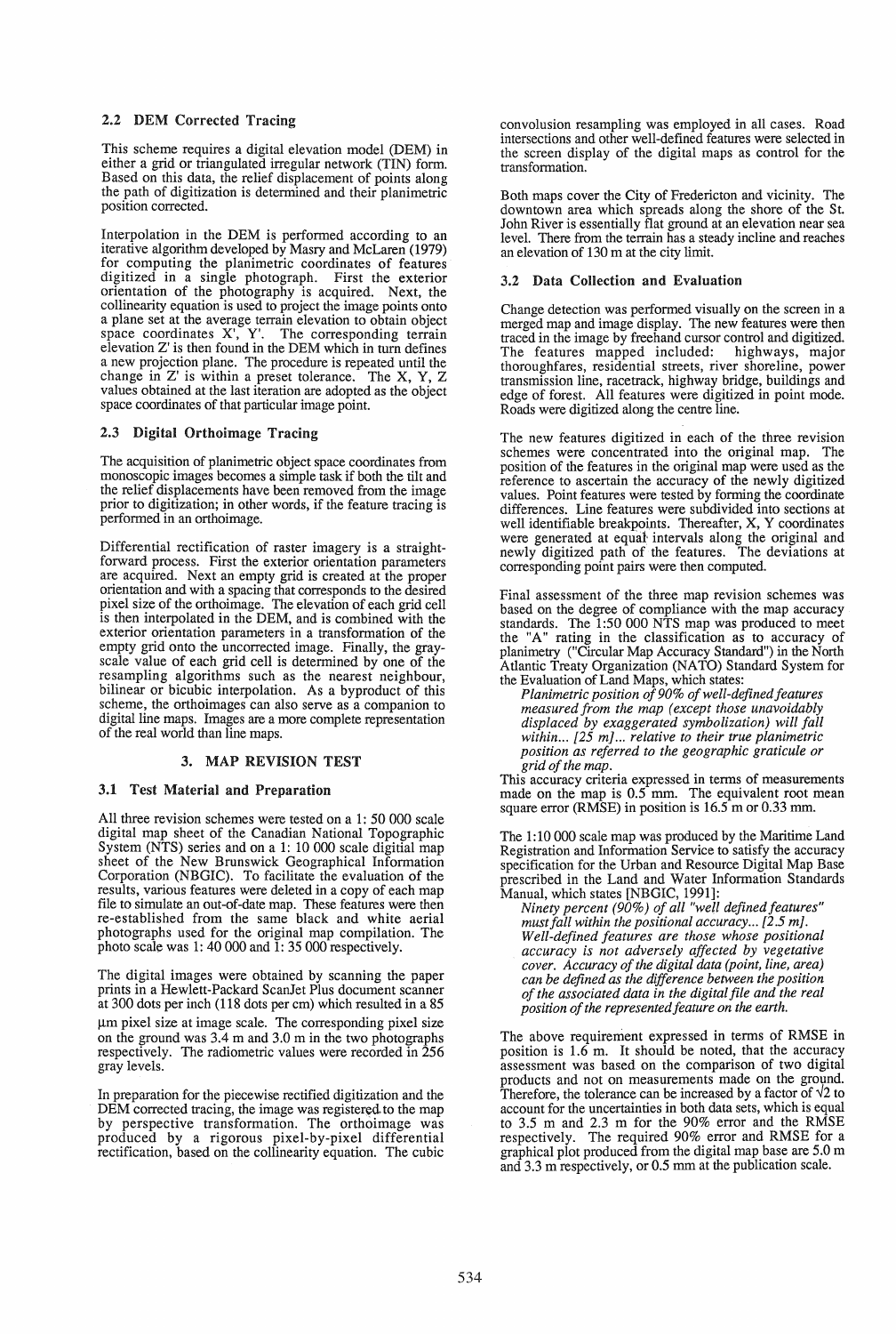## 3.3 Test Results

The results of the assessment are shown in Tables 1 to 3 for the 1: 50 000 scale NTS map and in Tables 4 to 6 for the 1: 10 000 LRIS map. The type of features mapped, the number of points tested along each feature (No. pts.), the root mean square error in metres (RMSE) and the percent of test points where the coordinate differences exceeded a certain tolerance value, are listed.

#### 4. ANALYSES OF RESULTS, CONCLUSIONS AND RECOMMENDATIONS

Three schemes were developed and implemented for detecting changes in the planimetric content of digital maps and for revising the changes. All operations are performed in a GIS environment, which has been equipped with vector/raster handling capability. This arrangement has a

- number of advantages:<br>• All operations are performed in a commercially available GIS workstation. No additional, special hardware is
- required.<br>The revision process is an extension to the existing GIS functions, so that an operator can perform these tasks with no or very little additional training.
- The photogrammetric operations, which are incorporated in the processes, are largely transparent to the user and no knowledge of photogrammetry is required on the part of
- All measurements are monoscopic so that the ability of stereo vision is not a prerequisite.

The results obtained for the revision test of the 1: 50 000 scale map are entirely satisfactory for all three schemes. A total of 1476 points were tested and with the exception of four along the forest boundary, none exceeded the 25 m tolerance prescribed in the specifications. Forest boundary is not considered as well defined feature. This result was to be expected because the photo scale was larger than the map scale which left a larger margin for identification, measuring and instrumental errors. It is not uncommon to take photographs at such a large scale for 1: 50 000 scale mapping. The operating ceiling of most aircrafts used for aerial photography is 25,000 feet (7,625 m) and the photo scale obtained from this altitude with a wide angle camera is 1: 50000 [Slama (ed.), 1980].

The results obtained for the 1: 10 000 scale map are less favourable. Out of the 1701 points tests 31%, 6% and 7% exceeded the 3.3 m limit and 10%, 0.4% and 3% exceeded the 5.0 m limit set for the 90% error using the piecewise rectification, the DEM corrected tracing and orthoimage tracing schemes respectively. The following explanations

- are offered: The pixel size of the digitized photograph is 3.0 m which is the same magnitude as the tolerance set for the map
- accuracy.<br>The map accuracy standards set by NBGIC are considerably more stringent than the customary 0.5 mm tolerance at publication scale which would correspond to 5.0 m on a 1:10 000 scale map. With the exception of a few features in the piecewise rectification case, this standard was satisfied.
- Difficulties were encountered in some section of the image to find well defined features around the area to be revised
- This project was the first experiment for testing the three map revision schemes on real data. It was performed by a novice operator without the opportunity of gaining the necessary experience needed to generate consistent results.

Nevertheless, this experiment is a good preliminary indicator of the practical value of the proposed map revision schemes and points to certain modification to be made in the future. In particular the following conclusions and recommendations were reached:

All three schemes are feasible alternatives for the revision of digital maps. The orthoimage tracing provides the highest accuracy, followed by the DEM corrected tracing and the piecewise rectification. Data requirement (DEM) and preprocessing time are in direct relationship with the level of accuracy obtaineable and the cost incurred.

The piecewise rectification scheme, which is the simplest and most economical of the three is perfectly satisfactory for the revision of medium scale maps. For large scale maps the DEM correction or the orthoimage scheme are recommended. It is expected, however, that as experienceis gained, the piecewise rectification results will improve.

The piecewise rectification is a satisfactory method for the updating of resource inventory maps at all scale. Here the map accuracy standards are less stringent than in basic mapping.

It is recommended that for the revision of large scale maps the photo to map scale ratio be reduced to about 2.5:1 and the resolution of the digitization be increased to about 500 dots per inch or 0.05 mm. This resolution can still be achieved with medium priced scanners. The performance of scanners is steadily improving and the price is becoming more affordable.

More experimentation is needed to evaluate the full potential of the map revision schemes presented here, and to refine the procedures used. There are definite plans to do this.

# ACKNOWLEDGEMENT

This research and development work is being funded under the Canada/New Brunswick Subsidiary Agreement on Industrial Innovation and Technology Development and by a National Sciences and Engineering Research Council, Canada grant in aid of research. The authors also wish to thank Universal Systems Limited for their collaboration.

#### REFERENCES

Derenyi, E. and R. Pollock (1991). "Design and Development of a Heterogeneous GIS." *CISM Journal ACGC,* Vol. 45, No.4, pp. 561-567.

Masry, S.E. and R.A. McLaren (1979). "Digital Map Revision." *Photogrammetric Engineering and Remote Sensing,* Vol. 45, No.2, pp. 193-200.

NBGIC (1991). "Province of New Brunswick Land and Water Information Standards." New Brunswick Geographic Information Corporation, Fredericton, N.B., Canada.

Slama, C.C. (ed.) (1980). Manual of Photogrammetry. 4th Ed. American Society of Photogrammetry, Falls Church, VA, U.S.A.